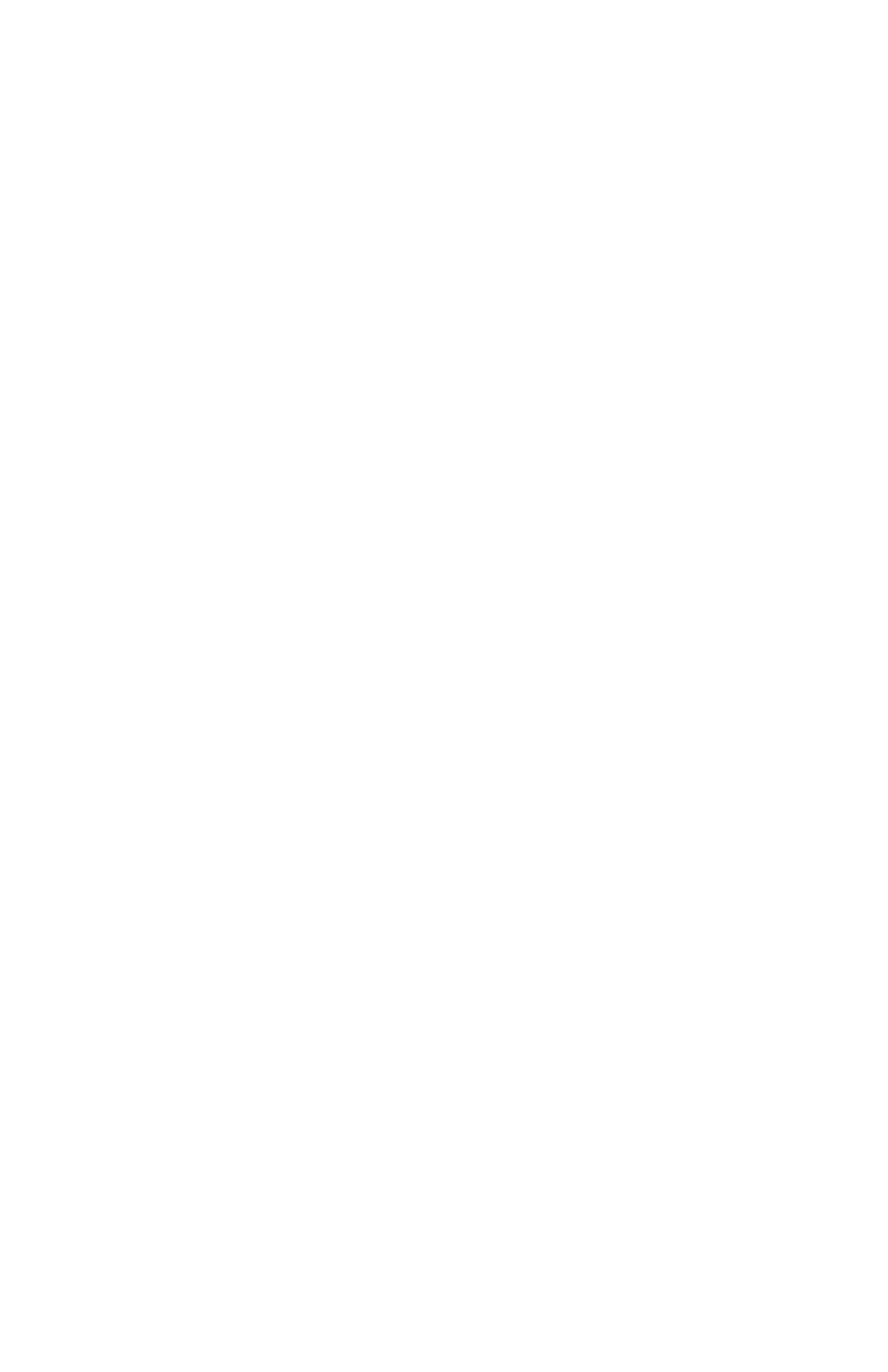# elegy for<br>the east

A story of blood and broken dreams

# DHRUBAJYOTI BORAH

Translated by the author from the Assamese original **KALANTARAR GADYA** 

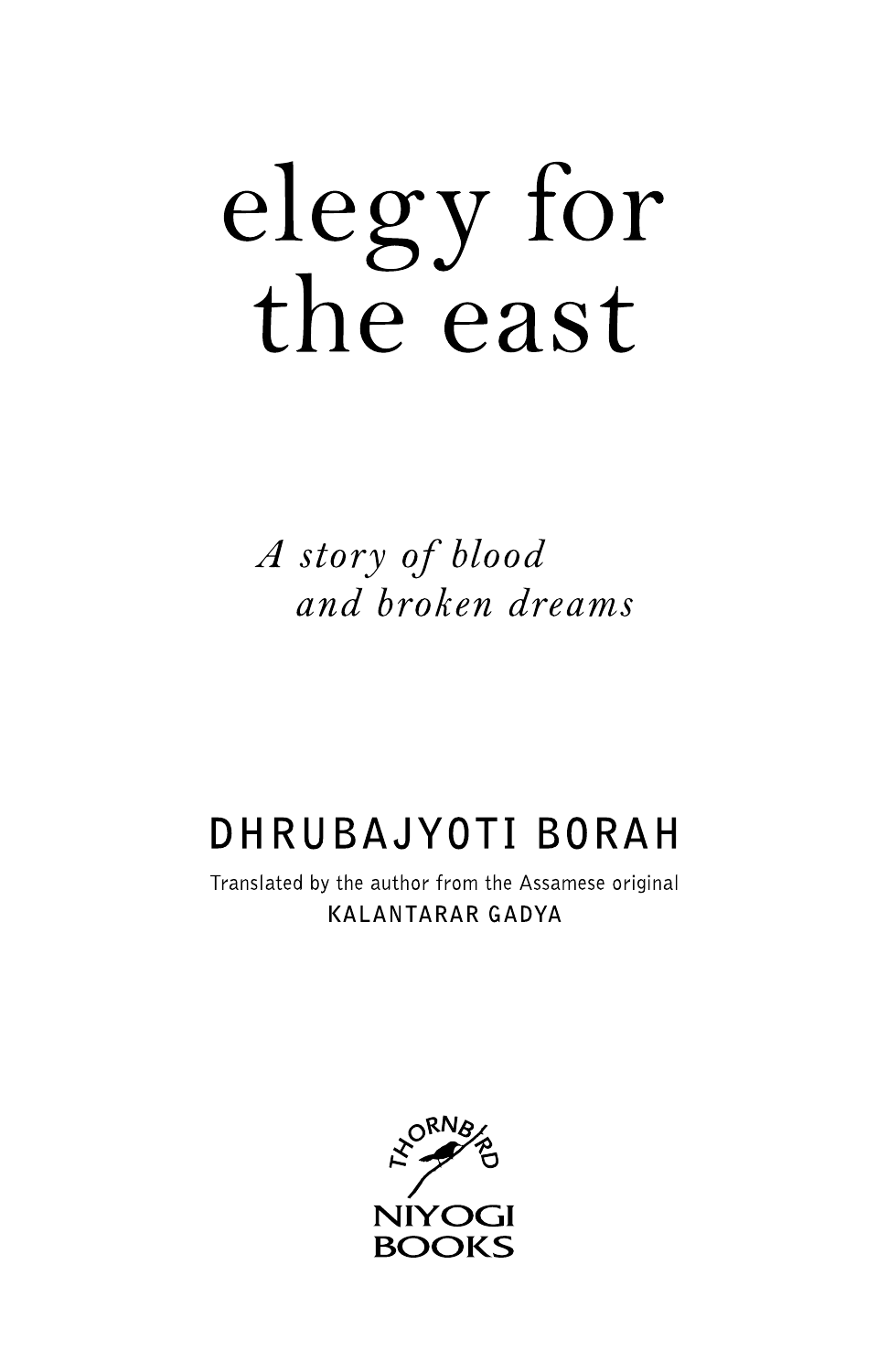#### Published by **NIYOGI BOOKS**

Block D, Building No. 77, Okhla Industrial Area, Phase-I, New Delhi-110 020, INDIA Tel: 91-11-26816301, 26818960 Email: niyogibooks@gmail.com Website: www.niyogibooksindia.com

Original Text © Dhrubajyoti Borah Translated Text © Dhrubajyoti Borah and Atreyee Gohain

Editor: Vibha Chakravarty Kumar Layout: Shashi Bhushan Prasad Cover design: Misha Oberoi

ISBN: 978-93-89136-66-1 Publication: 2020

All rights are reserved. No part of this publication may be reproduced or transmitted in any form or by any means, electronic or mechanical, including photocopying, recording or by any information storage and retrieval system without prior written permission and consent of the Publisher.

Printed at: Niyogi Offset Pvt. Ltd., New Delhi, India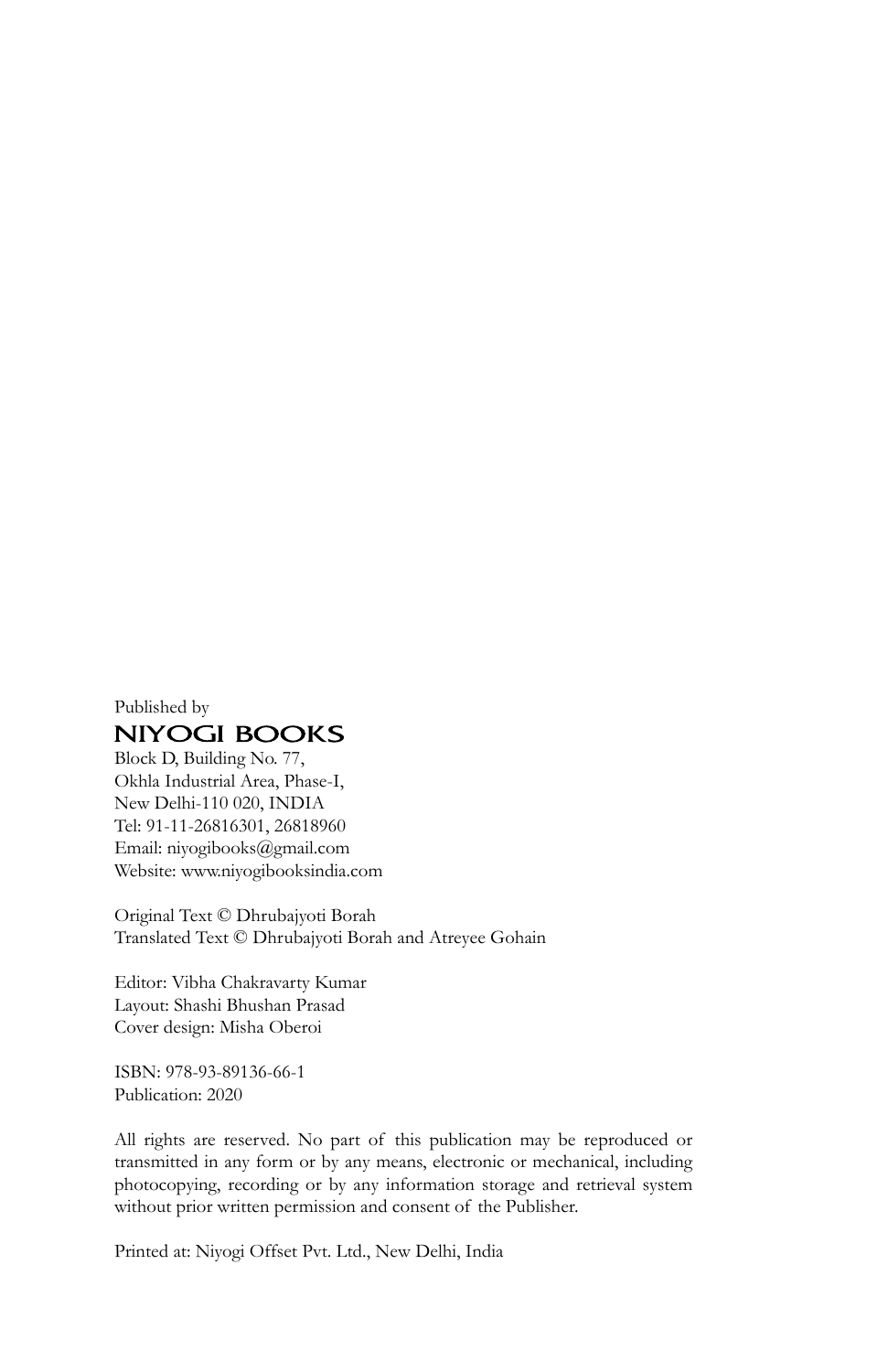*To Loy and his mother, Sharodi*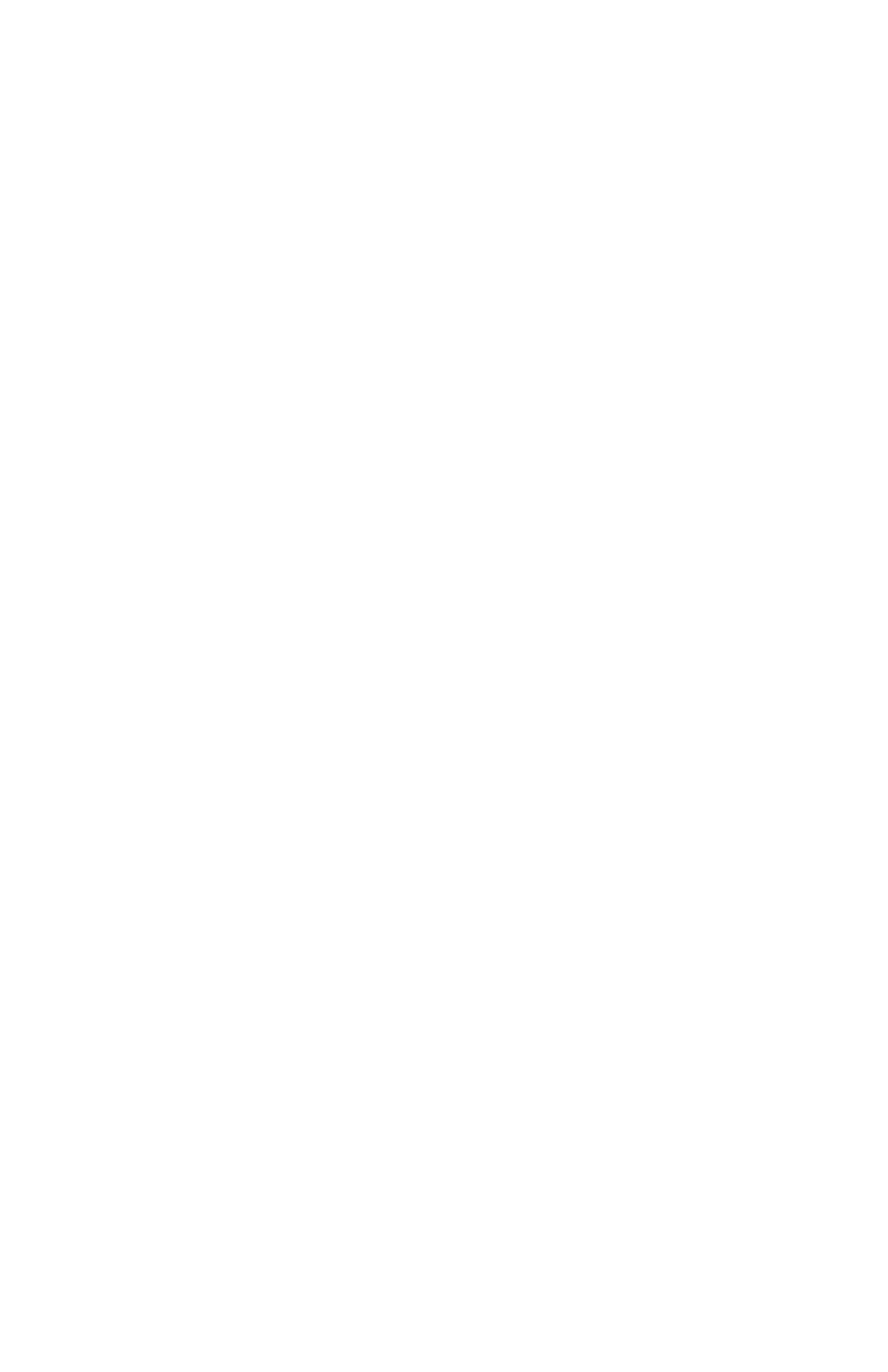# **CONTENTS**

| About Prabhat                         | 9   |
|---------------------------------------|-----|
| A Green World Swept by the Car Window | 62  |
| The Epic of Babula                    | 113 |
| Star-Studded Nights                   | 149 |
| The Balance Sheet of Justice          | 174 |
| The Children of Immortals             | 205 |
| A Journalist's Diary                  | 242 |
| A River                               | 260 |
| The Whirlpool                         | 299 |
| Sojourn in the Karbi Hills            | 314 |
| A Port in the River of Life           | 341 |
| Acknowledgements                      | 379 |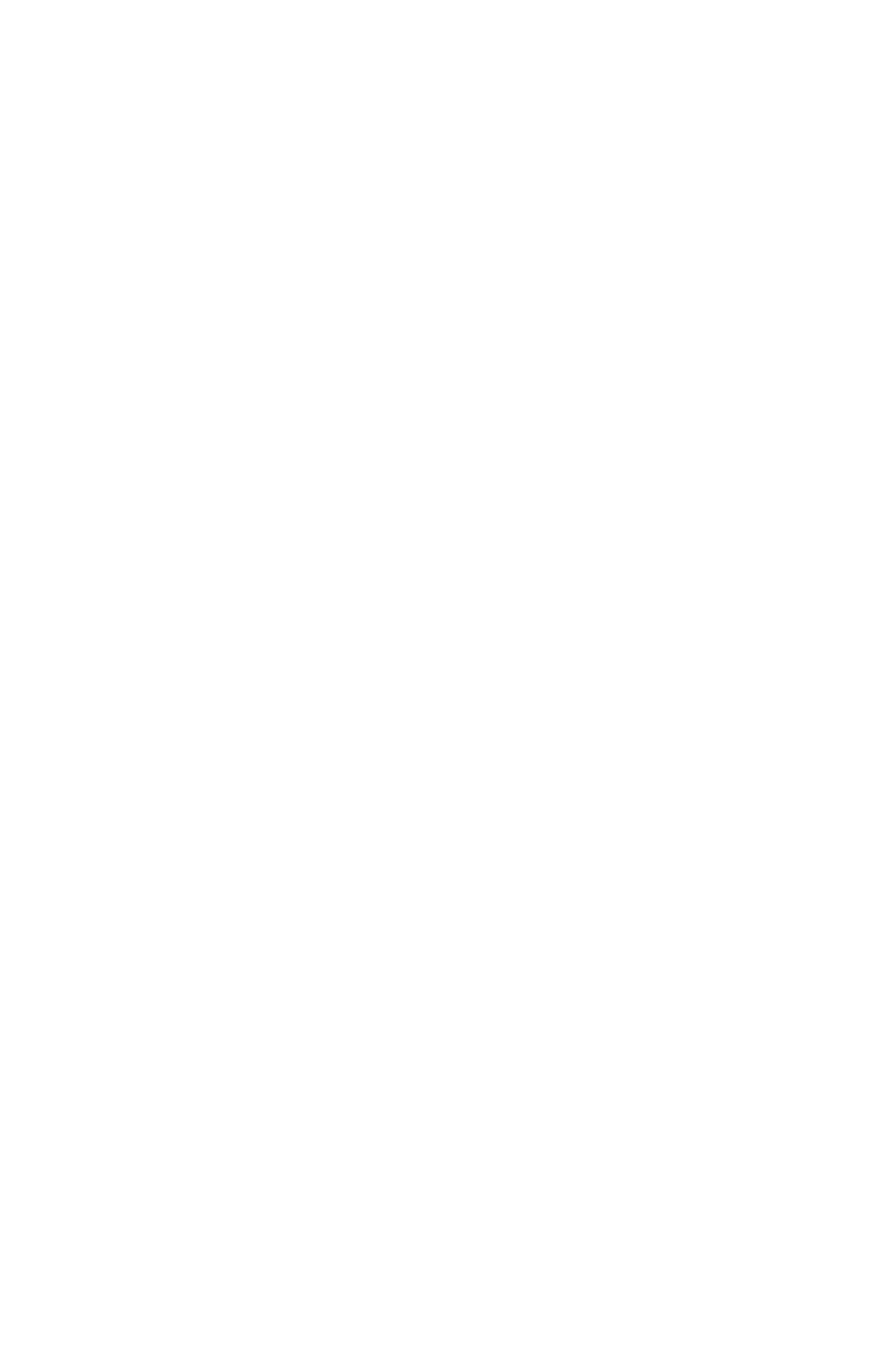## ABOUT PRABHAT

#### **I**

**Prabhat was hurrying back home.**<br>Dusk was descending. A curta<br>envelop the city below The neon and Dusk was descending. A curtain of darkness was about to envelop the city below. The neon and halogen lights that flickered to life along the wide roads tried to push back the veil of darkness.

At the end of a routine day like any other, Prabhat was on his way home from his tuitions. As he walked along the dark road, his eyes opened wider.

What struck one about Prabhat when one looked at his face were his large eyes. With well-shaped eyebrows, his eyes were his most attractive feature. Barring them, his face was the ordinary, sweet face of a young boy in his teens. But people were easily drawn to his pensive pair of eyes.

His name was ordinary too—Prabhat. Apparently, he had been born early in the morning; hence, the name Prabhat, meaning dawn. An undergraduate student in college, he had never been able to excel academically despite studying regularly and attentively. He played cricket with his friends, but never found a place on any team apart from the class team. He occasionally read a detective novel, and stories that appeared in the special puja supplements of newspapers and magazines. The books he had read so far had not been able to leave any impression on his mind; perhaps, he was yet to come across or discover such a book. Every morning after breakfast, he would board a bus to college and regularly present himself in the classroom.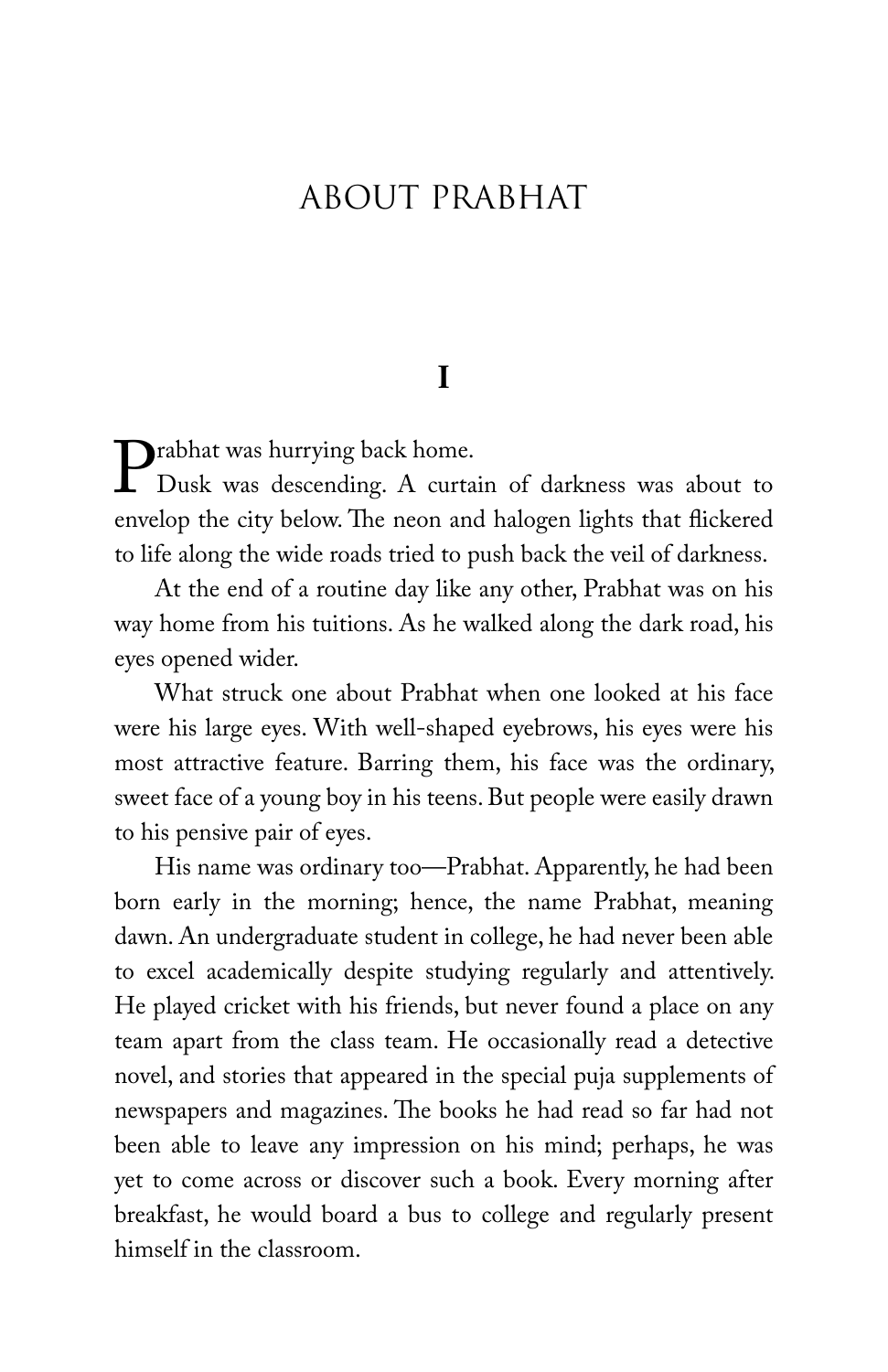Like most other boys his age, he had just learnt to shave. When he saw pretty girls in college, he would experience a mysterious delight. But unlike his friends, he could not muster the courage to flirt harmlessly with the girls—let alone tease them. His fantasies about women were still very simple, almost innocent. He liked listening to ghazals and subsequently experiencing a sense of selfindulgent desolation.

Prabhat was an ordinary college-going young man.

From the wide road to Prabhat's house, one had to walk for almost 200 metres. That was a narrow stretch, though one could make out that it had been paved once upon a time. All that remained now were stones and potholes. Several small alleys branched out from that narrow road, with houses packed against the alleys on either side. As he crossed the first alley, the familiar odour assailed his nostrils. That odour given off by piles of rotting garbage. A part of that road was unoccupied and the residents of the neighbourhood had made it their garbage dump. A sickeningly foul smell emanated from the pile of accumulating garbage—a smell so nauseating that it churned one's insides and made them gag. People who took that road regularly had got used to the smell. They found it uncomfortable, but unlike the new passers-by, they did not gag. Once in a while, municipality trucks would cart the garbage away. A crowd of labourers, with their noses covered, would shovel the garbage onto the trucks. The odour from the dump, prodded and pushed, would spread wide on that day.

When he reached that spot, Prabhat picked up speed out of habit. When he was a young boy, he used to be scared of crossing that spot, because of the few snarling feral dogs who would be nosing the dump.

Was somebody following him in the darkness? Suddenly, Prabhat had that feeling. He looked over his shoulders. Darkness was enveloping the road.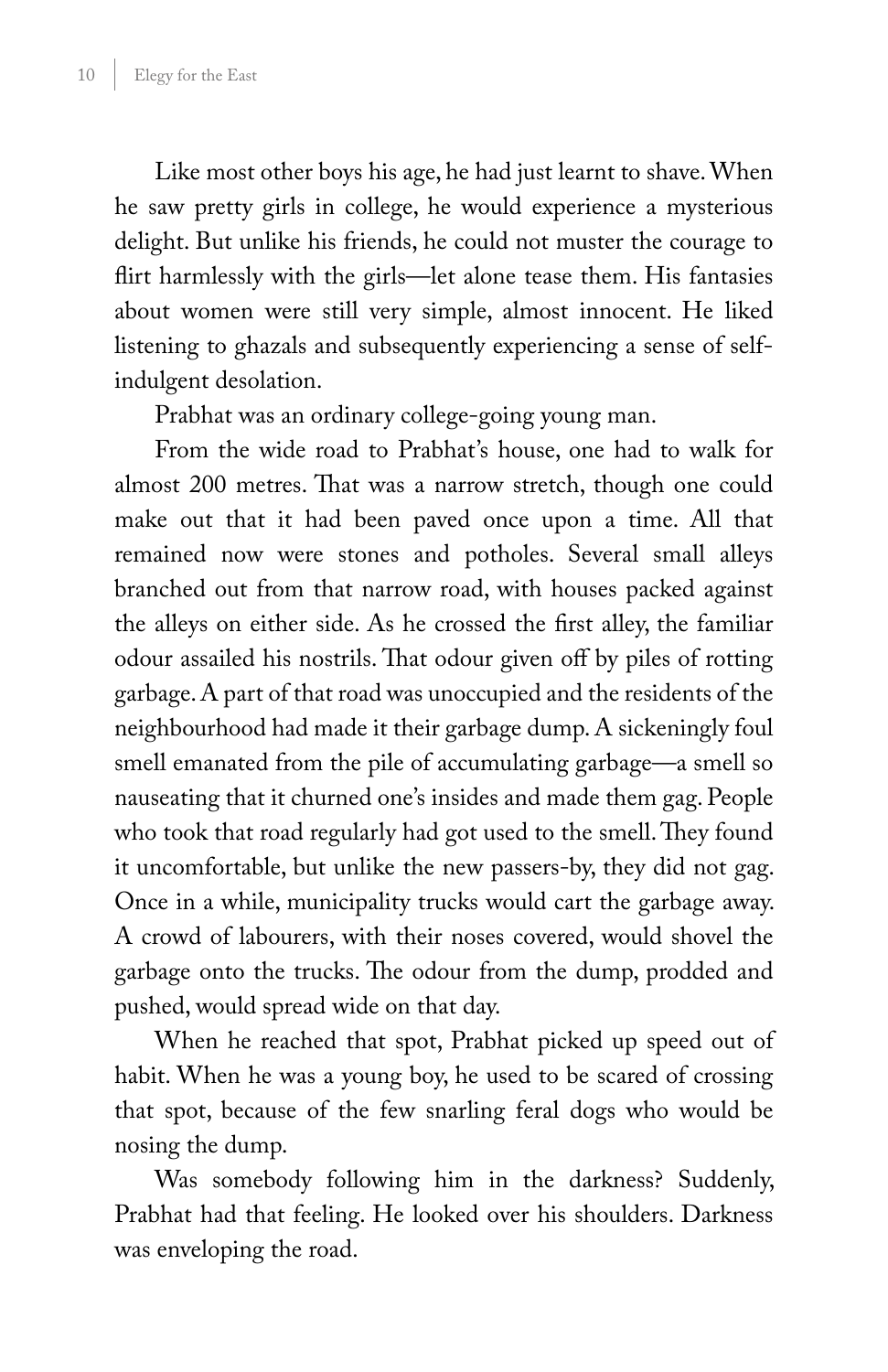Barring a few, most of the street lights were yet to come on. Where was he? There was no one in sight. Then the street light in front of a house next to the road blazed to life. A man stood there. Prabhat was right; his instinct about somebody following him was correct.

The man was looking at him. Prabhat hurried into his house.

'*Baba* (affectionate term often used interchangeably with given names in Bengali), there you are,' his father called out from the porch. Perfunctorily acknowledging his father's greeting, he made his way inside, calling out to his mother. In spite of being in college, he was like a little boy, his father thought to himself. 'Listen, I would like a cup of tea,' he said to his wife. It was getting cold. Gathering his shawl, he made himself comfortable on the bamboo chair with the day's newspaper. Now that his son was home, he was relieved. He could read his newspaper in peace. All he wanted was a hot cup of tea. What was this fragrance emanating from the kitchen? Fried papads? Right, it was fried papad. Smiling under his moustache, he started reading his paper.

Sitting next to his mother in the kitchen, Prabhat started having tea and fried papads.

How different were our school and college days! About 20-30 years ago?

The letters on the newspaper blurred.

The world then seemed so simple, enclosed in comprehensible patterns. Success in life was defined by the ability to study a technical subject such as medicine or engineering. 'Taking a line'… that was known as taking a line then. If you could take a line, your future was secure. A government job, marriage, an undramatic sex life approved by society, children, a house or two, a good secondhand if not a new car, and finally—a quiet demise. On the day of the funeral, the daily newspaper would carry an obituary penned by an overenthusiastic nephew or a friend of the children. It was then that the world discovered that such a man lived.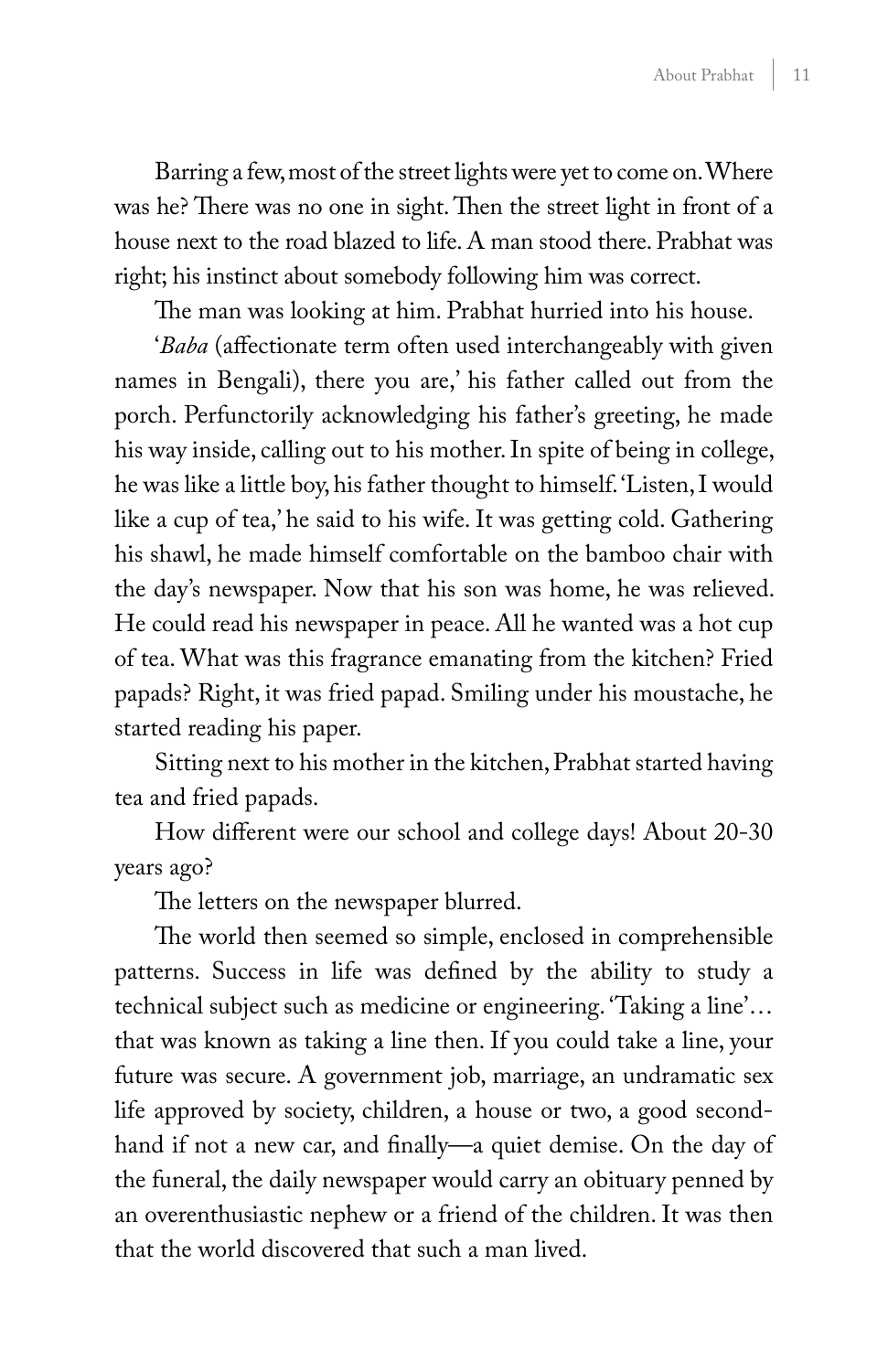There were very few occurrences to disrupt this uneventful life. The news of somebody's child marrying outside the caste was a sufficiently significant piece of social news.

Every 10 years, there would be an agitation over language and medium. At places, there would be fisticuffs between the Assamese and the Bengalis. After a few days it would subside, and life would go on in its familiar orbit. After some time, the demands to build a bridge over the Brahmaputra or an oil refinery would heat the air.

Life was quite peaceful then.

Back then, nobody took politics so seriously. Politics was left to a class of soft-spoken, khadi-clad, lawyer-like men. The socialists talked about revolution in their meetings and the communists organized armed protests among farmers, but their activities created few ripples in the lives of men like Narayan Hazarika. The deputy commissioner seemed to be the most important man around.

Today, Prabhat and his friends lived in a completely different era. The world had transformed beyond recognition before their eyes. Now, there were no celebrations among young men without liquor, and no politics without guns.

Yes, time had changed. And people like Prabhat's father, the Narayan Hazarikas, found themselves in trouble. They straddled two worlds uncomfortably; the old world was changing fast and they were unable to find their bearings in the new.

With a heavy sigh, Narayan Hazarika flipped the pages of the daily newspaper. Sipping his hot tea and munching fried papads, he began scanning the paper for some juicy news.

It was then that he heard the knock on the door. Hazarika started at the unexpected sound.

Who was it at this hour? What might be the time? He looked at his watch; it was past eight. Who was this visitor knocking at such late hour? Hazarika was a little annoyed. He had had a hard day at work. It was already evening by the time he had got home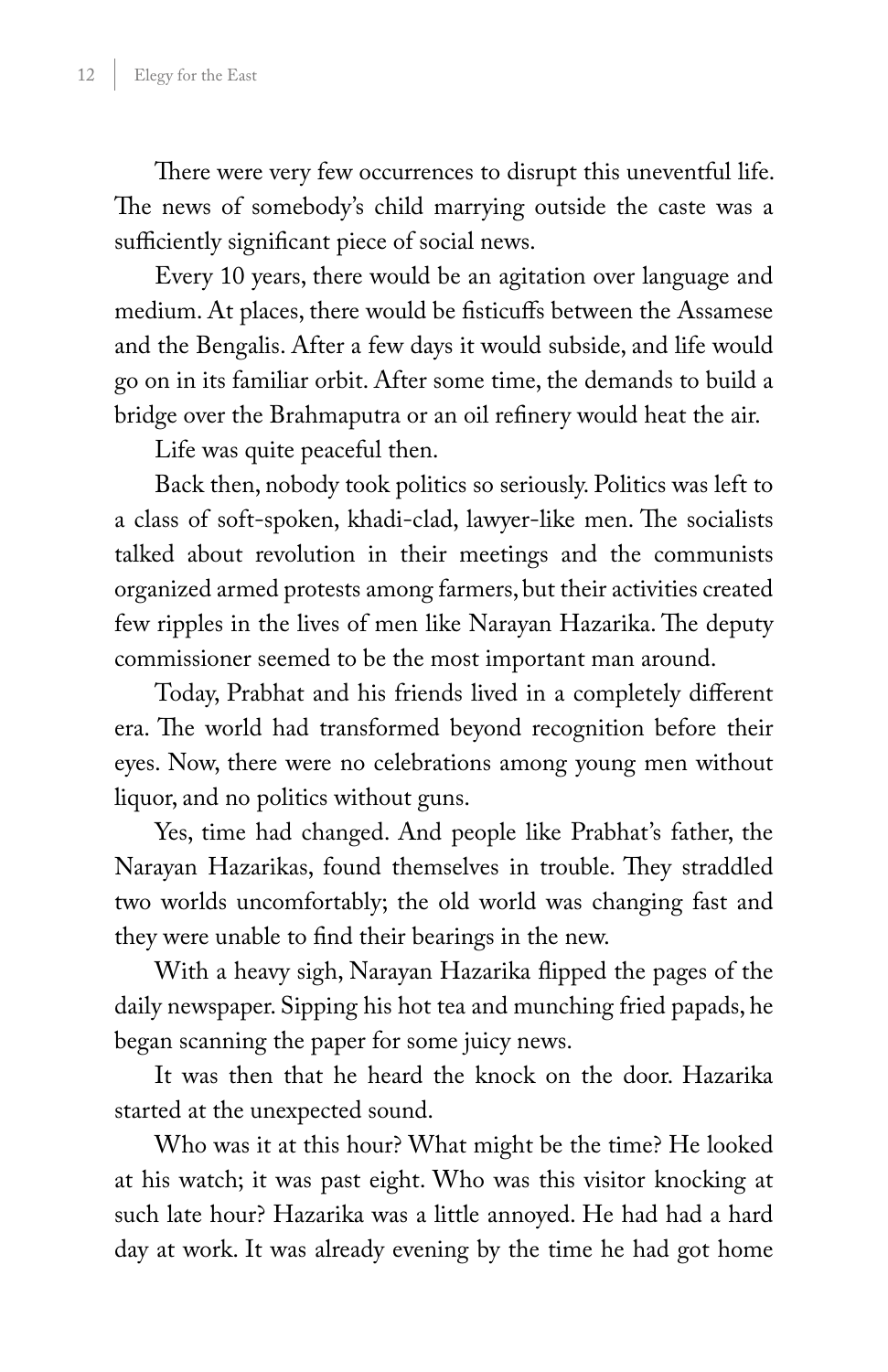after the day's grocery shopping. The winter days were short too. And who had turned up now?

'Paresh, *baba*, can you check who's at the door?' he called out to his younger son.

Prabhat's brother Paresh was in high school, and was studying in the next room. He rose to answer the door.

A stranger stood in the verandah. With a smile, he asked for his father. Paresh ushered the man indoors. Scanning the room, the man gave out a long yawn. Before he finished yawning, Prabhat's father had stepped in.

With a namaskar, he asked the man, 'I am sorry, but have we met?'

'I am from the police intelligence,' the man replied, rising to his feet and reciprocating Hazarika's greetings.

Prabhat's father was surprised. Police? Why was a man from the Police Intelligence calling on him? A sense of dread gripped him; the fear showed on his face.

'Please have a seat. Why are you here, if I may ask? I mean, you are from the police...'

'I am making routine enquiries,' the man answered matter-offactly. 'You know how bad it is right now. And it will only get worse. The things we are forced to do now are beyond our imagination. I have been calling on many houses in this area.'

'But what have you been calling on about in this area? This is a very peaceful nieghbourhood.'

'You are right, there have been no disturbances in this area,' the man nodded in agreement. 'But there are a lot of people here, the houses are cheek-by-jowl. And almost every house has tenants. Many of these tenants are school and college students. We have to keep an eye on such houses.'

'This is a very old, middle-class area. A gentleman's area. Everybody knows everybody else. They are all Assamese people who have lived here for a long time.'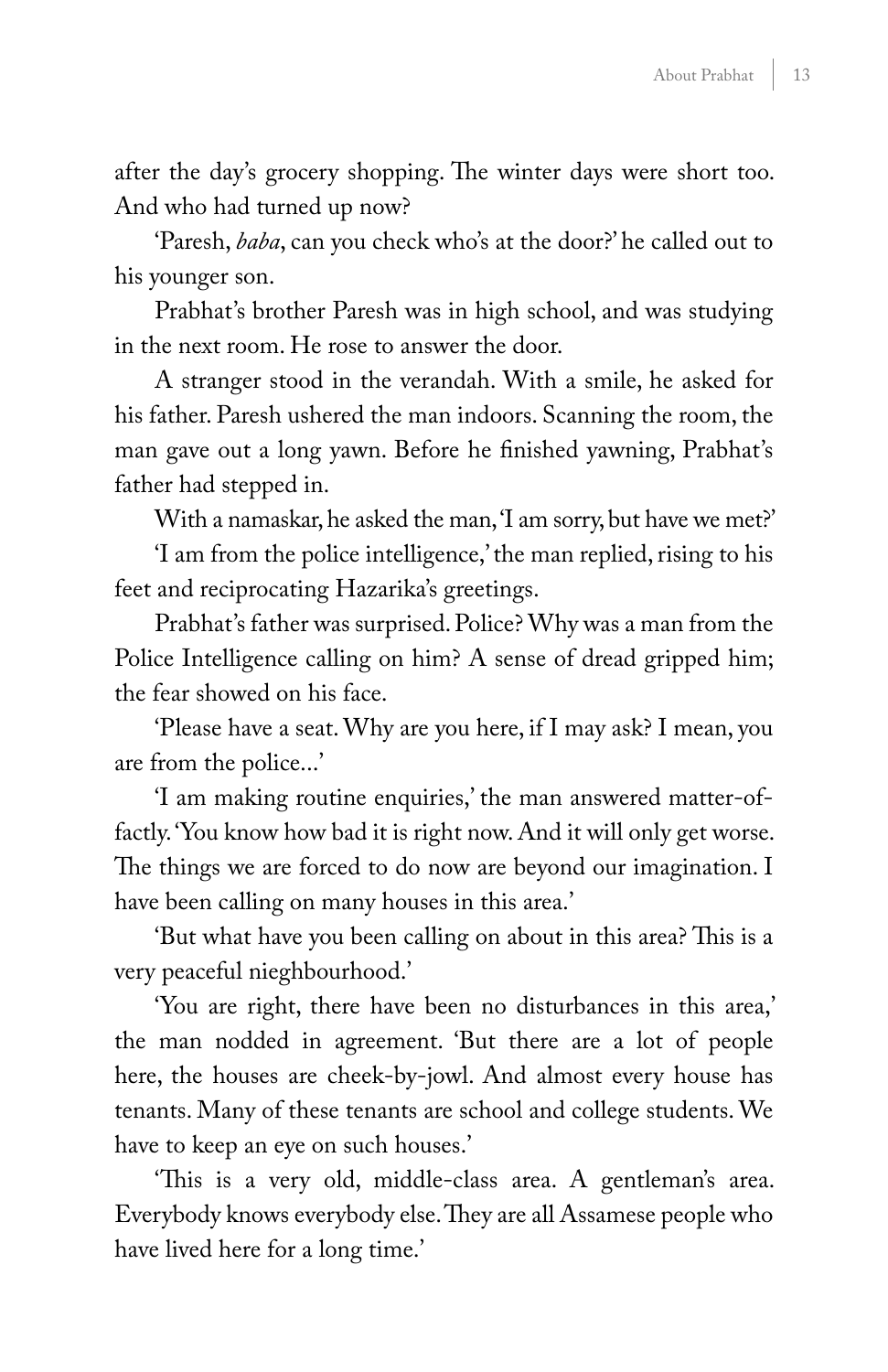'What about the tenants?'

'Yes, there are quite a few tenants, but most of them are professionals. You know, this was a very good area once upon a time, but it has deteriorated now. Do you see the state of the roads? And that awful garbage dump? It is difficult to use that road because of the stench. This neighbourhood is deteriorating and nobody is paying attention. This has become a very neglected area, you know.'

'Unfortunately, these are the places we have been forced to keep an eye on. This is where the terrorists get the most support.'

'Terrorists!' Prabhat's father was stunned. His eyes widened and his mouth gaped in amazement. 'Terrorists? Here?'

'How would you know that they aren't here? And if they are here, all of us have had it. That is why I am here, asking for your help. I am looking for some information.'

'What information will you find in my house?' There was a note of panic in Hazarika's voice.

'Isn't Prabhat Hazarika your elder son? Please call him,' said the man in a commanding voice.

Prabhat's father felt very uncomfortable. Fear rose in his heart as he looked helplessly at the man. Who was he? Was he really from the police? Police Intelligence? Why, he had not even produced an identity card. Hazarika had a strong urge to throw the man out, but he could not muster the courage to do so. Would he be wise in offending the authorities? Would it be right to antagonize the police? How the man stared. A voice inside Hazarika spoke: 'Save Prabhat, keep him away from this man.'

The man kept staring at him.

Narayan Hazarika turned indoors and called out helplessly, 'Prabhat, *baba*, come here for a minute.'

Prabhat walked out, dressed in a shirt and an old pair of pyjamas. He looked inquiringly at his father and the stranger.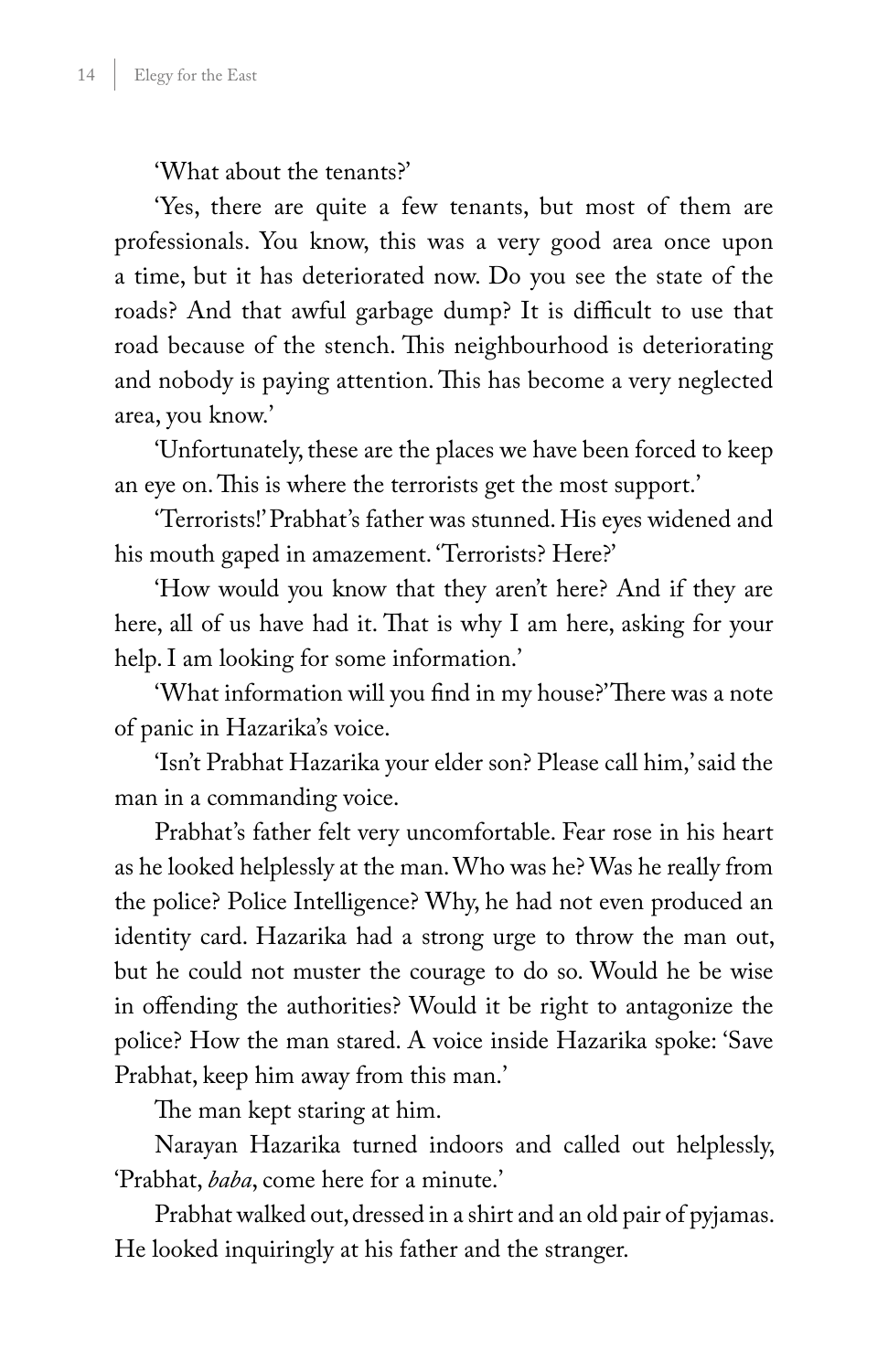'Isn't your name Prabhat? Here, do sit down. Let's have a small talk.'

'Don't you know anybody associated with the terrorists?' asked the man with a hint of mockery in his voice. 'Have any of your friends from college joined them? You must have heard some of them talking about arms and ammunition… Guns? Revolvers? No? Has no one ever mentioned them? I know you won't lie. Have any of your classmates joined any extremist organization? Have any of them suddenly come into a lot of money—buying new jeans, expensive shoes, tape recorders? Money which their parents cannot provide? Haven't you noticed?'

Narayan Hazarika was furious. What sort of questions was this man asking Prabhat? Even though his voice was low and conversational, was this the proper way to talk?

Wrapping his shawl closer to him, he got on his feet pointedly. The man looked at him once. Then he spoke to Prabhat, 'Keep your distance from the extremists. They have infiltrated schools and colleges. One does not know how many there might be among your classmates.' The man then looked at his father and said, 'Times are bad, Hazarika. It is better to be careful.' Turning to Prabhat again, he ordered, 'Pay attention to your studies, but keep your eyes and ears open, always.' He then stood up and spoke to Hazarika with an air of authority, 'Today is Friday. At 11 am on Monday, Prabhat needs to come to the police station. Do you understand? Send him across sharp at 11. He has to ask for me when he gets there.'

After he left, Hazarika stood rooted to the spot for a long time, staring at the door. He seemed to have lost all strength to move. Prabhat stood where he was, apparently unable to move, too.

The seconds ticking by on the wall clock in the next room broke through the silence.

'Has the guest left?' asked his wife as she walked into the room with a cup of tea.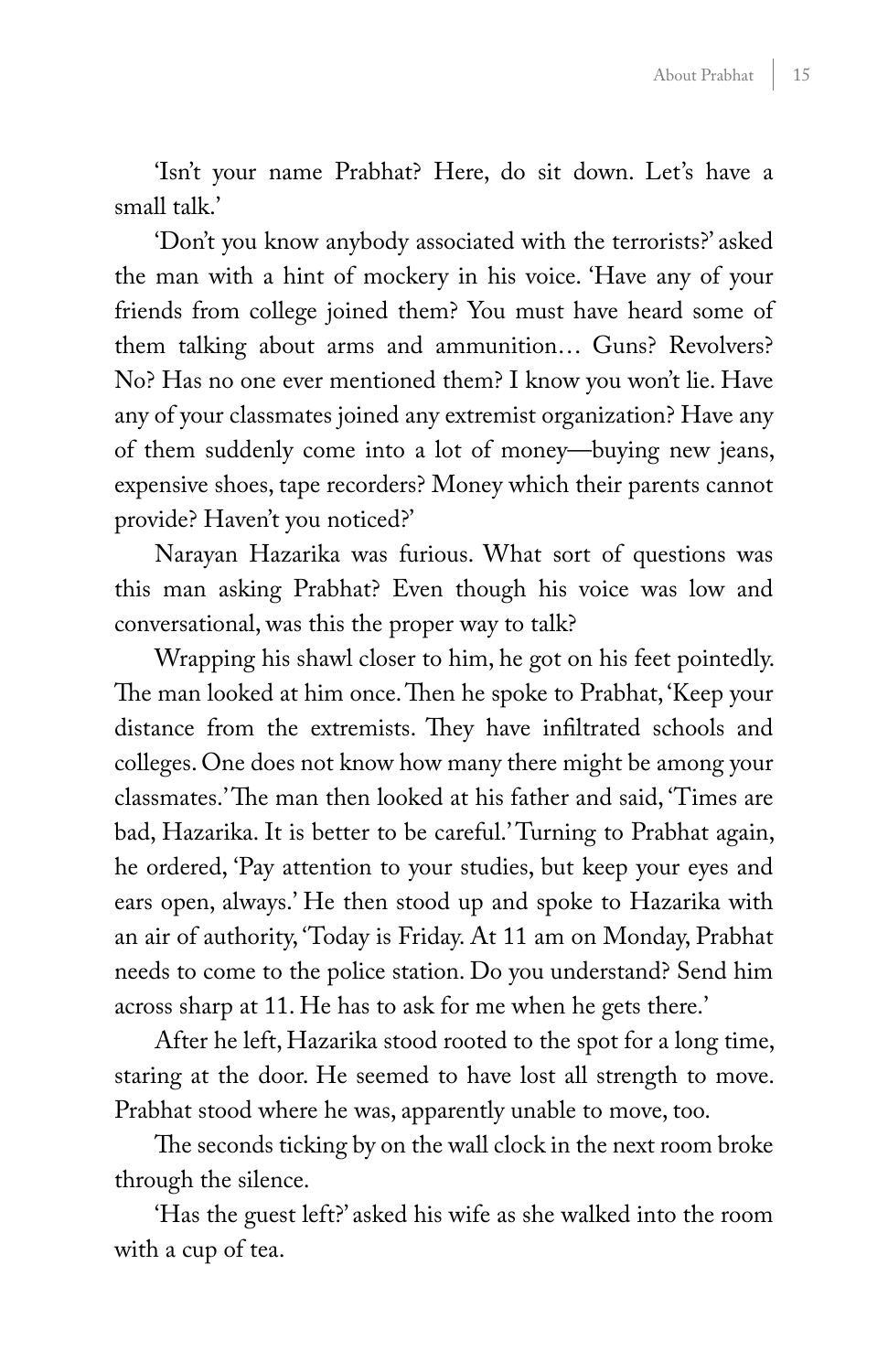Hazarika started. He looked at his wife. Then he pounced on his son.

'What kind of friends do you have nowadays?' he exploded in anger, helplessness, and sorrow.

His mother quickly moved to stand between father and son, spilling the tea in her haste.

'What is wrong? Why are you behaving like this? Is this the way to treat your son?'

Paresh and his younger sister Pratima hurried out, fear and surprise writ large on their faces.

'He has joined the terrorists! Do you hear me? Your son has joined the terrorists!'

'What are you taking about? Who was that man?'

'He was from the police!'

'Police! What was he doing here?'

'That is what I have been trying to explain... He told me that your son has contact with terrorists.'

'Lies, Deuta. Ma, these are all lies.'

'Lies?' Rage welled up in Narayan Hazarika. 'What did that man say? Guns, revolvers, pistols. You will be the death of all of us. You will destroy us. Listen to me, if you have really taken these things up, you should know that there is no place for you in this house,' his voice broke.

'What inauspicious words are these? Do you have to lose your head over whatever anybody says? I wonder who that man really was. He was not even in a policeman's uniform! Go inside, baba. And you two, go to the table, as dinner is ready,' said the lady of the house.

Like any other day, after the children had finished their meals, Hazarika and his wife sat down to eat. 'You know, he has been asked to go to the police station,' Hazarika spoke up almost immediately, as if to himself.

'To the station? But why?'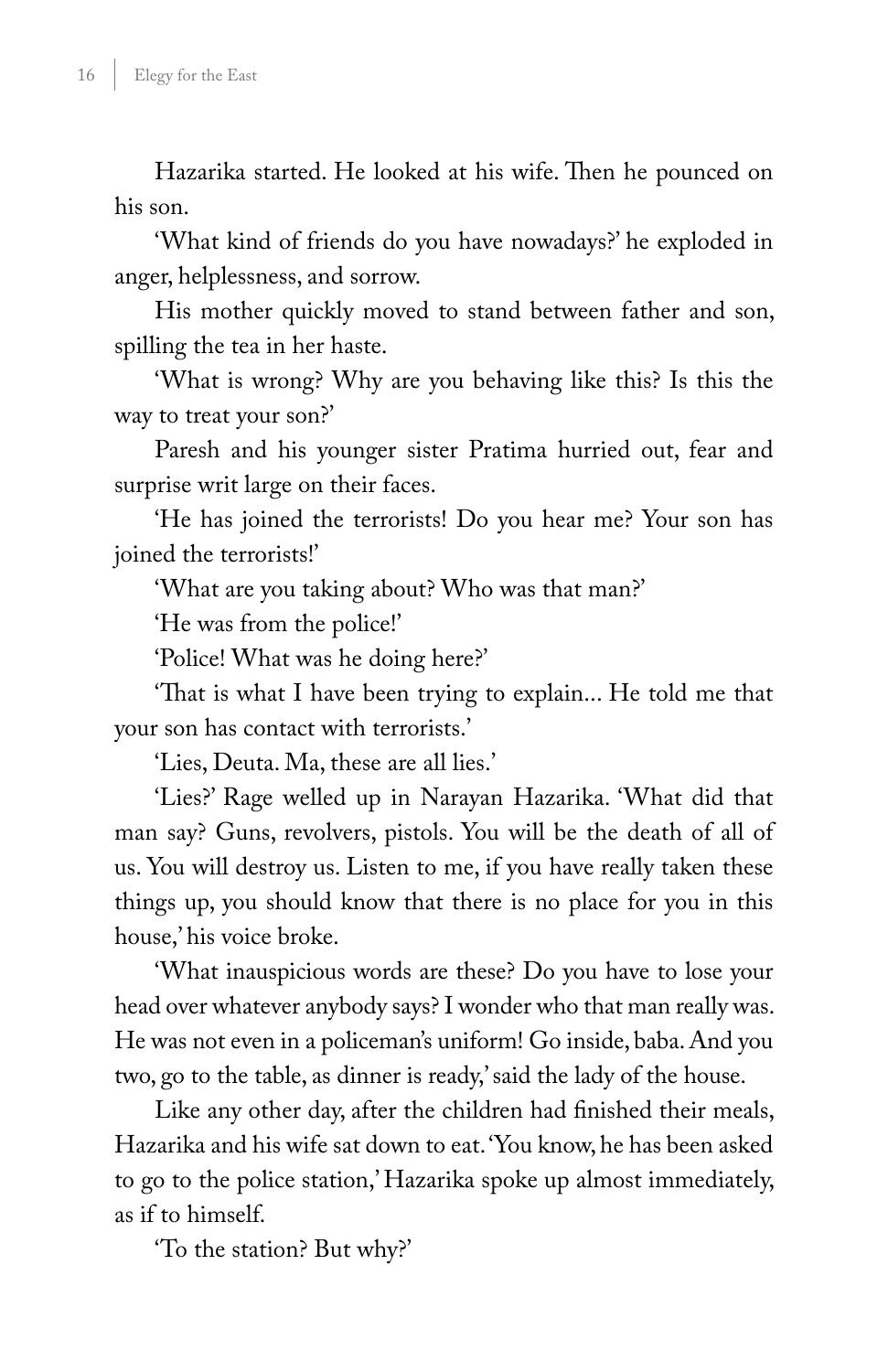'I have no clue. To answer some questions, I suppose. He was asked quite a few today. Prabhat said he did not know anything. I wonder why they have called him again…'

'Has somebody been spreading lies about him out of jealousy?' asked the wife.

'Apparently the terrorists have set up dens in areas such as ours. Those boardings for boys, it seems they are dangerous. Does he visit these boardings?'

'I do not think so. He had told me once that some boys from his college boarded nearby.'

'Those…those might be the dens. Ask him to be careful. Ask him not to go out and just stay at home.'

'How do you expect a grown-up boy to stay put indoors? In any case, he does not really go out too often. Tuitions, besides college. And then he visits his friends sometimes. How do I stop him every day?'

'These friends are the cause of all trouble. They give him all the wrong ideas.'

'Have your meal, you are only picking at your food. Baba did not eat properly either. Have another piece of fried fish, please.'

'Do you remember that nephew, or was it a brother, of our tenant? Is he still around? Don't you recall what a burly fellow he was? Had the built of a wrestler. How can you be sure that he was not a terrorist? Is the boy still around?'

'No, he left the day before yesterday. He said goodbye before he left.'

'You have to be very careful. Keep your distance from strangers, young men in particular. You women are taken in very easily. It is hard to say where these extremists lurk with their bombs and guns. The boys who lodge with the Borahs? Are they around?'

'I have no idea. I think you are worrying unnecessarily. They will probably ask *baba* a few more questions at the police station, and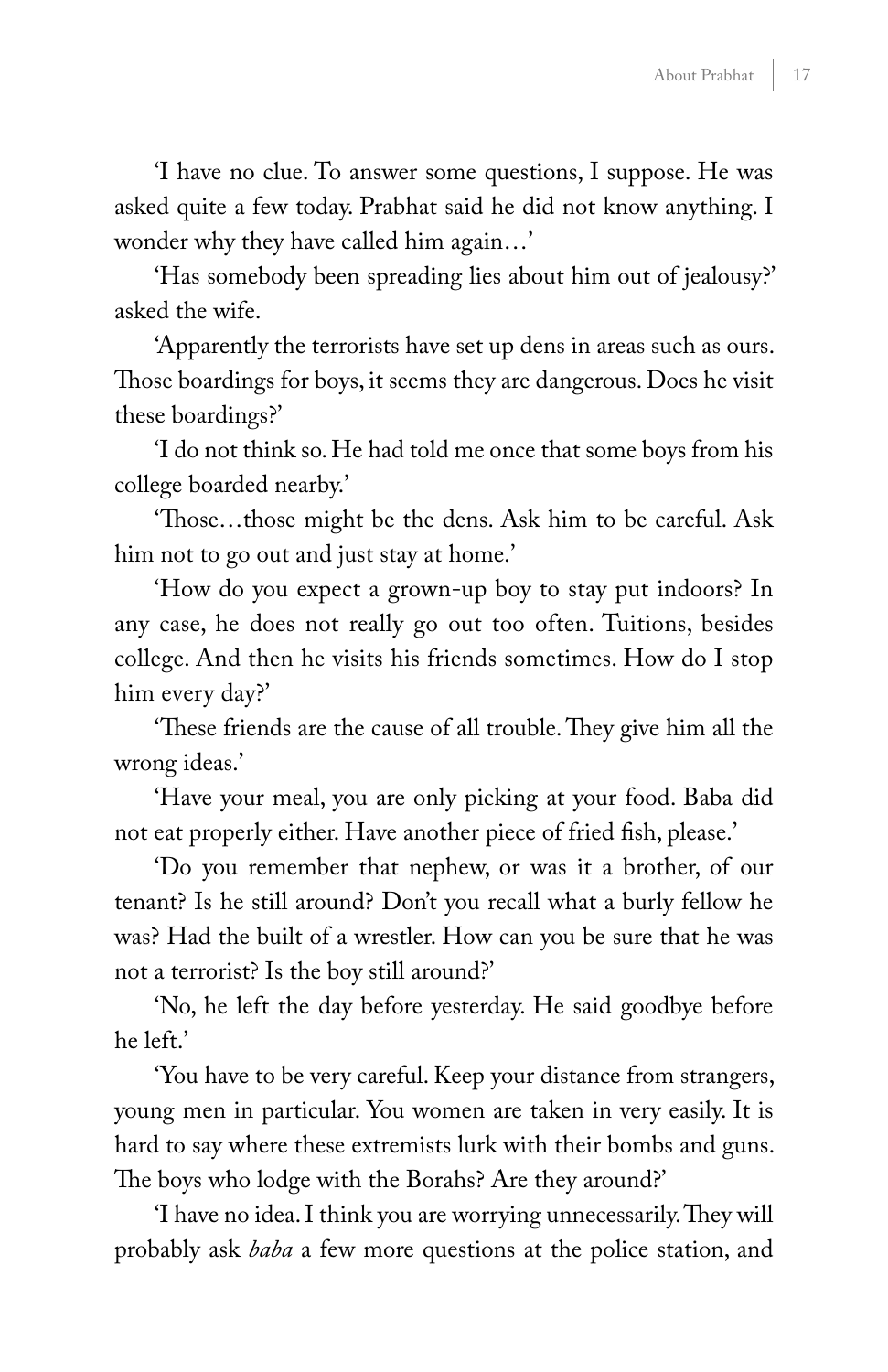that would be it. Didn't you tell me that the man appeared to believe him when he said he did not know anything?'

'That's what he said. I wonder if he really meant it.'

'I wish you would not worry unnecessarily. You have not touched your food at all. All this talk about terrorists…this is the first I am hearing of it.'

'Hasn't anything come up in the *namghar* (prayer house for congregational worship associated with the Assamese community)?'

'Not at all,' shrugged the wife. But quietly, she remembered that Mrs Barua had brought it up... Apparently, young men were taking up arms to free the state. Mrs Das had told her later that Mrs Barua's youngest son had joined them. Did that mean that they had infiltrated their neighbourhood? Had Prabhat joined them as well? Her heart missed a beat. But she mentioned nothing to her husband.

'Do you have to worry so much just because he has been called to the station? Why don't you go with him?' she said, while clearing the table.

Hazarika rose to his feet with a long sigh. Washing his hands, he helped himself to some *saunf* (anise) from the jar on the kitchen shelf. Wrapping his shawl around him, he went out to lock the gate.

He locked the iron gate and then shut the glass-paned front door. From the dark room, he peeped through the glass. There was a light fog. The streetlight in the distance flickered, throwing the road near the house alternately into light and shadow. Two boys were hurrying ahead, slipping in and out of the shadows with every flicker of light.

Who are they? Where are they going at this time of the night? Are they terrorists? A shudder ran down his spine. Hurriedly pulling down the curtains, he went indoors.

'Listen,' he called out to his wife, 'why are the lights in the house switched on for so long? Turn them off, we have to sleep. All of us must to go to bed early.'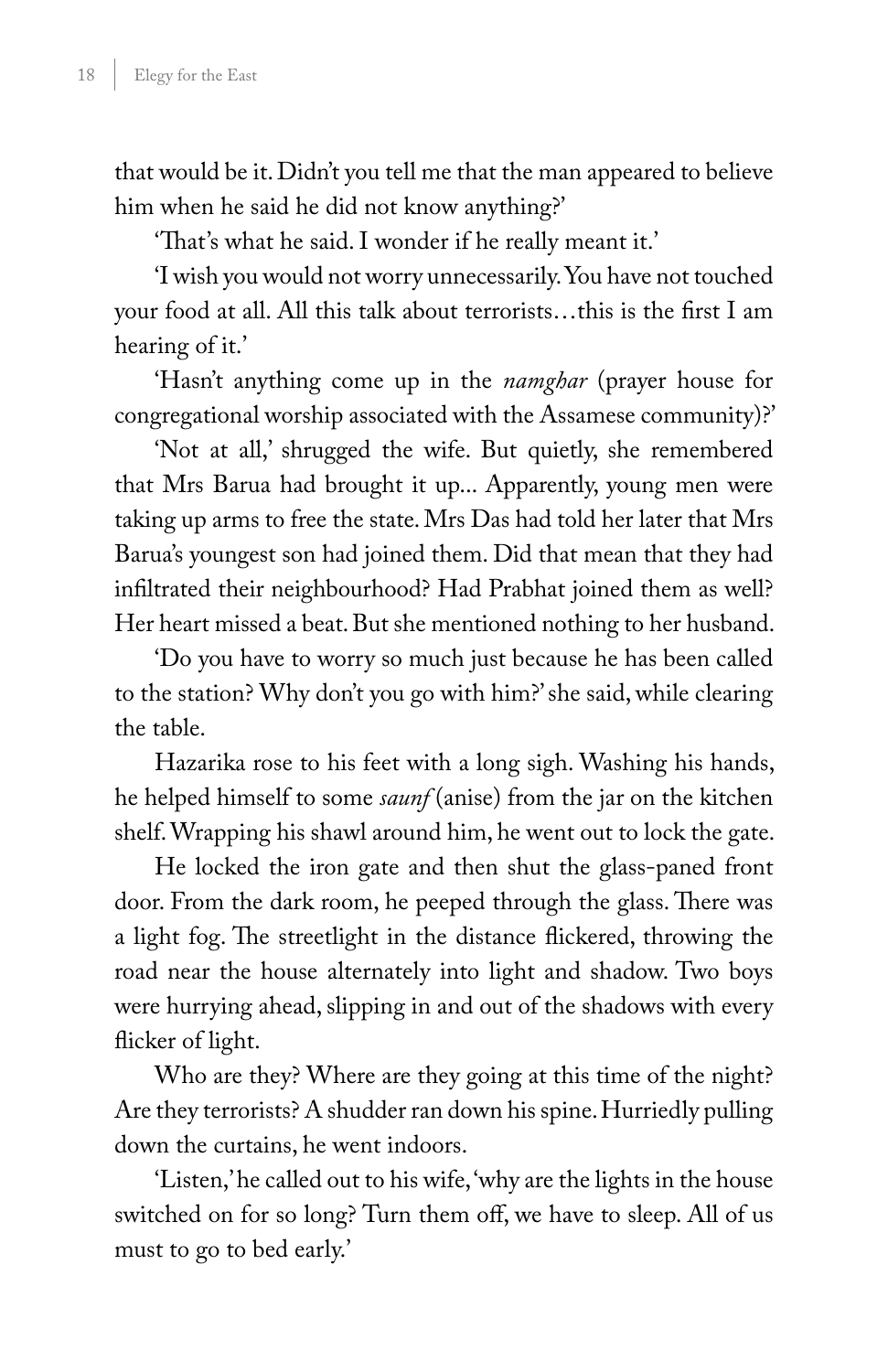Lowering the mosquito net, he got into bed. On other days, getting into bed, he would switch on the table lamp and read a book. *Ramkrishna Kathamrit* or Swami Vivekananda's essays. As he read, he would wait in eager anticipation for his wife to join him. After finishing her chores in the kitchen and checking on her sleeping children, his wife would walk into the bedroom, carrying a glass of water. When she shut the wooden bedroom door, Hazarika would be aware of her presence. The words on the book open in front of him would mist over. When his wife put the glass of water on the table next to the bed, he would steal a glance of her face, reflected in the light from the lamp. Sometimes, if her eyes caught his, she would smile and Hazarika would feel a little embarrassed. After she'd get into bed, he would start a conversation with her, using the book he was reading as a topic or any other topic he could think of—minor domestic topics which only a husband and a wife talk about.

Today, Hazarika did not reach for his book. When his wife got into bed, he switched off the lamp and said, 'It is better to turn in early, you see. It is not good to keep the lights on very late.'

His wife did not reply. They stretched out in silence on either side of the bed. Time ticked by. The wall clock struck 11, 12, 1, 2. Suddenly a long whistle shattered the night's silence. Where did it come from? The police? Hazarika sat up startled.

'You do hear whistles at night sometimes,' his wife said.

'Aren't you asleep?' Hazarika asked his wife. Then, with a faint sigh, he said, 'Go to sleep. It's 2 am.'

### II

'But why did you insist on Prabhat going to the police station?'

'There was no way out. How could he not go after being summoned with a date and time?'